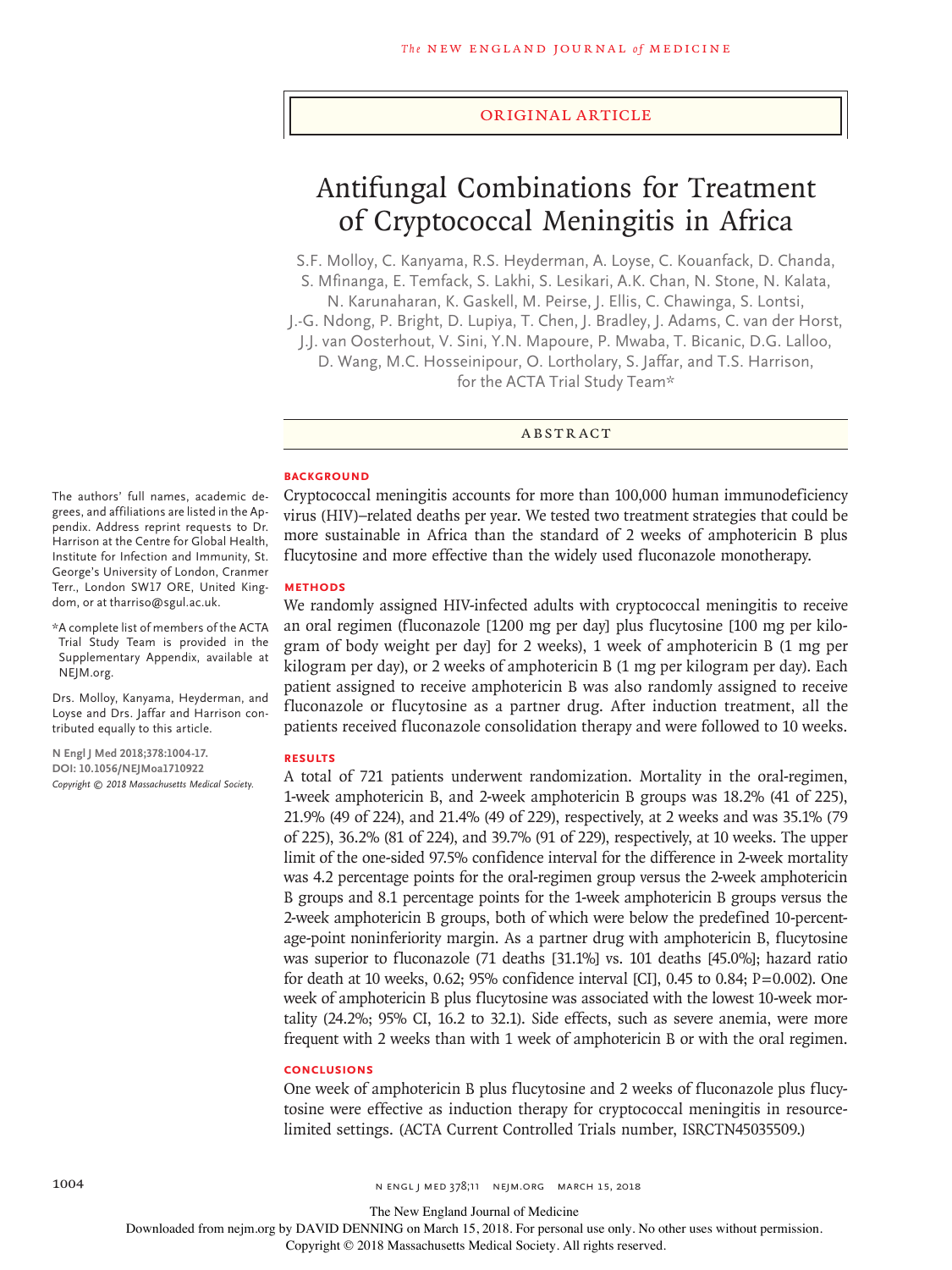**CRYPTOCOCCAL MENINGITIS IS THE MOST**<br>
common form of adult meningitis in<br>
many regions that have a high prevalence<br>
of human immunodeficiency virus (HIV) infeccommon form of adult meningitis in many regions that have a high prevalence of human immunodeficiency virus (HIV) infection<sup>1,2</sup> and accounts for 10 to 20% of all HIVrelated deaths, with more than 100,000 deaths each year.<sup>3</sup> This high burden is driven by a high case fatality rate, which in sub-Saharan Africa is estimated to be 70% at 3 months.3,4

Treatment of cryptococcal meningitis in resource-limited settings is challenging. The international standard induction treatment of 2 weeks of amphotericin B deoxycholate plus flucytosine5 is not available in most African clinical centers. Amphotericin B requires intravenous administration and close laboratory monitoring and is associated with phlebitis, secondary infections, anemia, and renal impairment.<sup>6</sup> Flucytosine is currently unavailable, although the molecule is used widely as a constituent of emtricitabine, and generic manufacture is possible at low cost.<sup>7</sup> Most countries therefore rely on generic or donated fluconazole induction monotherapy; however, the rate of fungal clearance with fluconazole is slower than that with amphotericin B, even at an elevated dosage, and mortality associated with this treatment is 50 to 60% at 10 weeks and is higher than 70% at 1 year even in study cohorts.<sup>8,9</sup>

Phase 2 studies have defined several promising treatment strategies that are associated with fungal clearance similar to that with 2-week amphotericin B regimens and that have more favorable safety profiles. An oral combination of fluconazole and flucytosine was found to be associated with a rate of clearance of infection similar to that with amphotericin B alone and to be associated with higher survival rates than those with fluconazole alone.<sup>10</sup> Shorter-course amphotericin B had a more favorable side-effect profile than standard 2-week courses, with no diminution in the rate of clearance of infection in the second week, perhaps because of the long half-life of amphotericin B in brain tissue.<sup>11,12</sup> The efficacy of shorter-course amphotericin B treatment has also been shown in animal models.<sup>13</sup>

In addition, the drug of choice to combine with amphotericin B remains unclear. In a previous trial, amphotericin B plus flucytosine was associated with higher survival rates at day 70 than amphotericin B alone.14 Amphotericin B plus flucytosine was not found to differ from amphotericin B plus fluconazole with regard to mortality at 10 weeks, but the results of a secondary analysis at 6 months favored flucytosine.<sup>14</sup> However, these results have been insufficient to drive wider availability of flucytosine.<sup>15</sup>

Therefore, we tested two new treatment strategies that could be more readily sustainable in African centers than 2 weeks of amphotericin B and more effective than fluconazole: oral therapy with higher-dose fluconazole plus flucytosine, and a shorter course (1 week) of induction therapy with amphotericin B–based treatment. These regimens were compared with a 2-week regimen of amphotericin B–based treatment. In addition, within the amphotericin B groups, we randomly assigned patients to receive either flucytosine or fluconazole as the partner drug.

#### METHODS

# **Trial Design and Oversight**

We conducted an open-label, phase 3, randomized, noninferiority, multicenter trial (Advancing Cryptococcal Meningitis Treatment for Africa [ACTA]) to compare three treatment strategies (an oral combination regimen of fluconazole plus flucytosine, 1 week of amphotericin B, and the standard 2 weeks of amphotericin B) for the induction treatment of HIV-associated cryptococcal meningitis. Flucytosine and fluconazole were also evaluated as partner drugs with amphotericin B.

Participants were recruited from nine African centers: Queen Elizabeth Central Hospital, Blantyre, Kamuzu Central Hospital, Lilongwe, and Zomba Central Hospital, Zomba, Malawi; University Teaching Hospital, Lusaka, Zambia; Muhimbili, Amana, and Mwananyamala Hospitals, Dar Es Salaam, Tanzania; and Hôpital Central, Yaoundé, and Douala General Hospital, Douala, Cameroon. The protocol was approved by the London School of Hygiene and Tropical Medicine Research Ethics Committee and by all the site national research ethics committees and regulatory bodies. Written informed consent was obtained from all the patients or, in the case of patients with altered mental status, from the next of kin (consent was obtained from these patients after recovery).

Lateral-flow cryptococcal antigen tests were donated by or purchased from IMMY. Trial drugs were purchased from Bristol-Myers Squibb (am-

The New England Journal of Medicine

Downloaded from nejm.org by DAVID DENNING on March 15, 2018. For personal use only. No other uses without permission.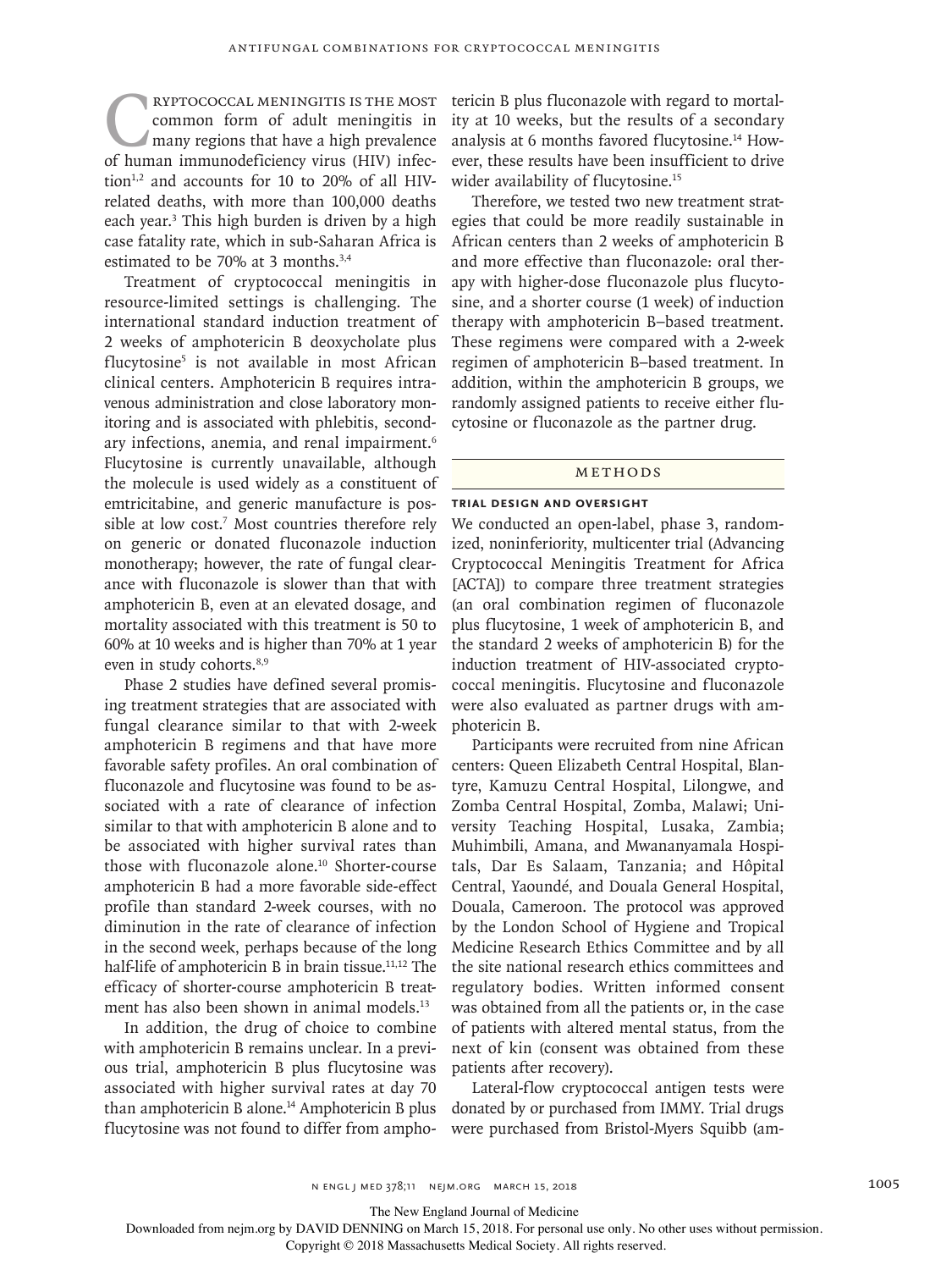photericin B [Fungizone]), Meda Pharmaceuticals (flucytosine), and Cipla or Medopharm (fluconazole). In places where the Pfizer fluconazole donation program was running, donated fluconazole was used when available. The trial funders, suppliers, and drug manufacturers had no role in trial design; data collection, analysis, and interpretation; or manuscript preparation. The authors vouch for the accuracy and completeness of the data and for the adherence of the trial to the protocol, available with the full text of this article at NEJM.org.

# **Trial Participants**

HIV-seropositive adults  $(≥18$  years old) with a first episode of cryptococcal meningitis who tested positive on India ink staining, cryptococcal antigen assay, or both in cerebrospinal fluid (CSF) were included. Patients were excluded if they had previously received more than one dose of amphotericin B or more than one treatment dose (1200 mg) or more than seven low doses (200 mg) of fluconazole in the 2 weeks before screening, were pregnant or lactating, were taking contraindicated concomitant drugs, or had any previous adverse reactions to the trial drugs.

An alanine aminotransferase (ALT) level that was more than 5 times the upper limit of the normal range, a polymorphonuclear leukocyte count that was less than 500 per cubic millimeter, or a platelet count that was less than 50,000 per cubic millimeter were late-exclusion criteria (i.e., a patient who met one or more of these criteria at baseline was withdrawn from the trial). In addition, if an elevated creatinine level remained above 220  $\mu$ mol per liter on the day after randomization despite the patient receiving rehydration, the patient was withdrawn from the trial.

Initially, patients were excluded if they had previously been exposed to antiretroviral therapy (ART). However, because it became clear that a large number of patients were presenting with cryptococcal meningitis while taking ART or with previous exposure to ART, soon after commencement of the trial (after 4% of total enrollment), a protocol amendment allowed the inclusion of these patients. Full details of the trial design can be found in the protocol and statistical analysis plan.

# **Interventions and Randomization**

We assessed three treatment strategies (the use of an oral regimen, a 1-week amphotericin B regimen, and a 2-week amphotericin B regimen), as well as two alternative partner drugs for amphotericin B (fluconazole or flucytosine). The oral regimen consisted of fluconazole (1200 mg per day) plus flucytosine (100 mg per kilogram of body weight per day) given orally for 2 weeks. The 1-week amphotericin B regimen consisted of amphotericin B (1 mg per kilogram per day administered intravenously) plus either fluconazole (1200 mg per day) or flucytosine (100 mg per kilogram per day) for 7 days, followed on days 8 through 14 by fluconazole (1200 mg per day). The 2-week amphotericin B regimen consisted of amphotericin B (1 mg per kilogram per day administered intravenously) plus either fluconazole (1200 mg per day) or flucytosine (100 mg per kilogram per day) for 14 days.

Patients underwent block randomization individually, stratified according to site, to one of the three treatment strategies and, for patients who were assigned to an amphotericin B regimen, to one of the two partner drugs. Overall, this strategy resulted in a 2:1:1:1:1 ratio of patients assigned to receive one of the five combinations of treatment strategy and partner drug with amphotericin B. For each site, a computergenerated randomization list with block sizes of 18, 24, and 30 was produced. The trial pharmacist and clinician were responsible for conducting the randomization by sequentially drawing sealed envelopes that contained the treatment assignment for each enrolled patient.

Patients who received amphotericin B were given 1 liter of normal saline intravenously daily in addition to usual fluid requirements and preemptive potassium and magnesium (glycerophosphate) supplementation.16 Oral medications were given through a nasogastric tube if the patient was unable to swallow. Laboratory blood tests were performed regularly during the first 2 weeks of treatment. Baseline and day 7 electrocardiographic monitoring was discontinued at the advice of the data and safety monitoring committee after 100 paired electrocardiograms showed no evidence of clinically significant prolongation of the QT interval in association with fluconazole at a dose of 1200 mg per day. Lumbar punctures were performed at baseline and on days 7 and 14 for quantitative cultures.<sup>17</sup> In addition, patients with high CSF pressure underwent daily therapeutic lumbar punctures until the pressure was controlled.5 Patients were followed

The New England Journal of Medicine

Downloaded from nejm.org by DAVID DENNING on March 15, 2018. For personal use only. No other uses without permission.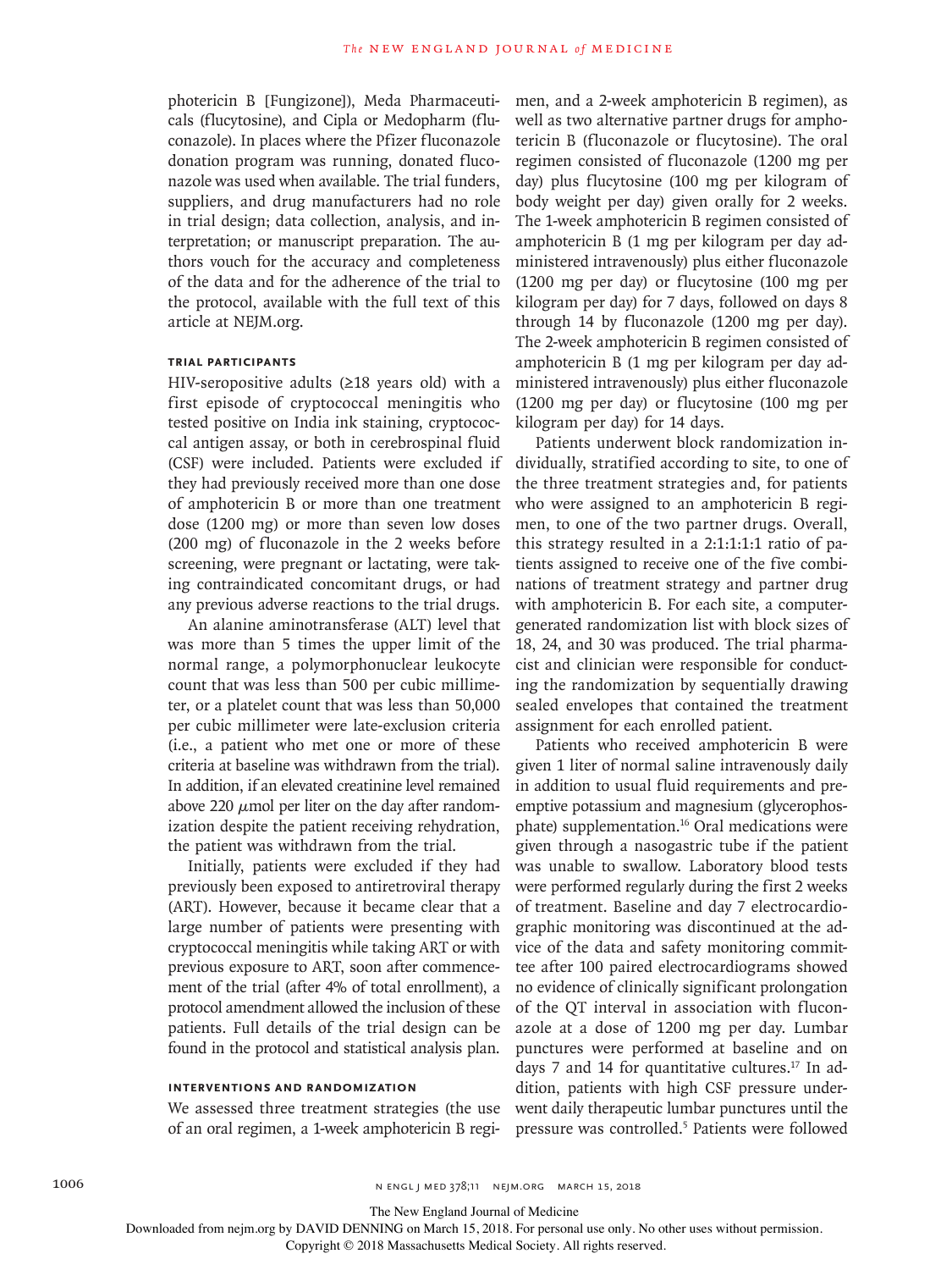for 10 weeks after randomization. After 2 weeks, fluconazole was given at 800 mg per day until ART was started at 4 weeks (or restarted in those who had discontinued ART), at 400 mg per day until 10 weeks, and at 200 mg per day thereafter. ART was prescribed in accordance with national guidelines.

# **End Points**

The primary end point for comparison of the two experimental treatment strategies with the standard therapy of 2 weeks of amphotericin B–based treatment was all-cause mortality at 2 weeks. Two weeks was chosen in view of the noninferiority design of the trial and the fact that mortality at 2 weeks is more likely than mortality at later time points to reflect deaths from cryptococcal meningitis.18 Secondary end points included 4-week and 10-week all-cause mortality, the rate of decrease in the  $log_{10}$  CSF fungal count over 14 days, and clinical and laboratorydefined grade 3 and 4 adverse events.

For the comparison between partner drugs for the amphotericin B regimens, the primary end point was all-cause mortality at 10 weeks. The secondary end points were all-cause mortality at 2 weeks and 4 weeks, rate of clearance of infection, and adverse events.

## **Statistical Analysis**

A target enrollment of 680 patients (226 per strategy) was set in order to achieve 90% power to show noninferiority with a 10-percentage-point noninferiority margin and under the assumption of 15% mortality at 2 weeks in the 2-week amphotericin B groups. For the comparison of the partner drugs with amphotericin B, with the use of a superiority design and under the assumption of a 10-week mortality of 40% with one partner treatment, the trial had 90% power to detect a 35% lower mortality with the alternative partner treatment.

The primary analysis was based on the intention-to-treat population. A generalized linear model with a binomial distribution and identity link function was used to calculate differences and upper limits of the one-sided 95% confidence interval for mortality. Post-hoc analysis of the primary end point with a one-sided 97.5% confidence interval, the upper limit of which is equivalent to the upper limit of a two-sided 95% confidence interval and the use of which is equivalent to applying a Bonferroni correction  $(\alpha = 0.025)$  for two comparisons, was also performed. Correction for multiple comparisons was not applied to the analyses of secondary outcomes. The per-protocol population excluded patients who missed more than 1 day of treatment within the first 2 weeks after randomization.

All-cause mortality at 2, 4, and 10 weeks was compared between the groups with the use of log-rank tests. Kaplan–Meier plots were also constructed, and Cox regression models with treatment as a predictor were used to derive hazard ratios and two-sided 95% confidence intervals. Analyses were also performed with adjustment for prespecified covariates: site, age, sex, Glasgow Coma Scale score, CD4+ cell count, CSF fungal count at baseline, and ART status at baseline. Sensitivity analyses of all-cause mortality were performed under the assumption that all the patients who were lost to follow-up had died.

The analysis of the  $log_{10}$  CSF fungal count over a period of 14 days from baseline was performed with a linear mixed-effects model. For comparison with previous studies,17-19 linear regression was also used to calculate slopes of the decrease in CSF fungal count for each patient, and the mean slopes were compared between the groups.

All analyses were performed with the use of SAS software, version 9.3 (SAS Institute). Additional details are provided in the Supplementary Appendix, available at NEJM.org.

# **RESULTS**

# **Trial Population**

From January 2013 through November 2016, a total of 721 patients underwent randomization (Fig. 1). Of these patients, 43 were excluded from all analyses: 30 met predefined late-exclusion criteria, 3 immediately withdrew consent, 7 were negative for cryptococcal meningitis, and 3 had had cryptococcal meningitis previously. A total of 16 patients were excluded from the per-protocol analysis: 14 missed more than 1 day of treatment within the 2-week induction period, and 2 did not receive the correct randomly assigned treatment. Baseline characteristics were similar in the treatment groups and reflected the severity of immunosuppression in the population (Table 1, and Tables S1 and S2 in the Supplementary Ap-

The New England Journal of Medicine

Downloaded from nejm.org by DAVID DENNING on March 15, 2018. For personal use only. No other uses without permission.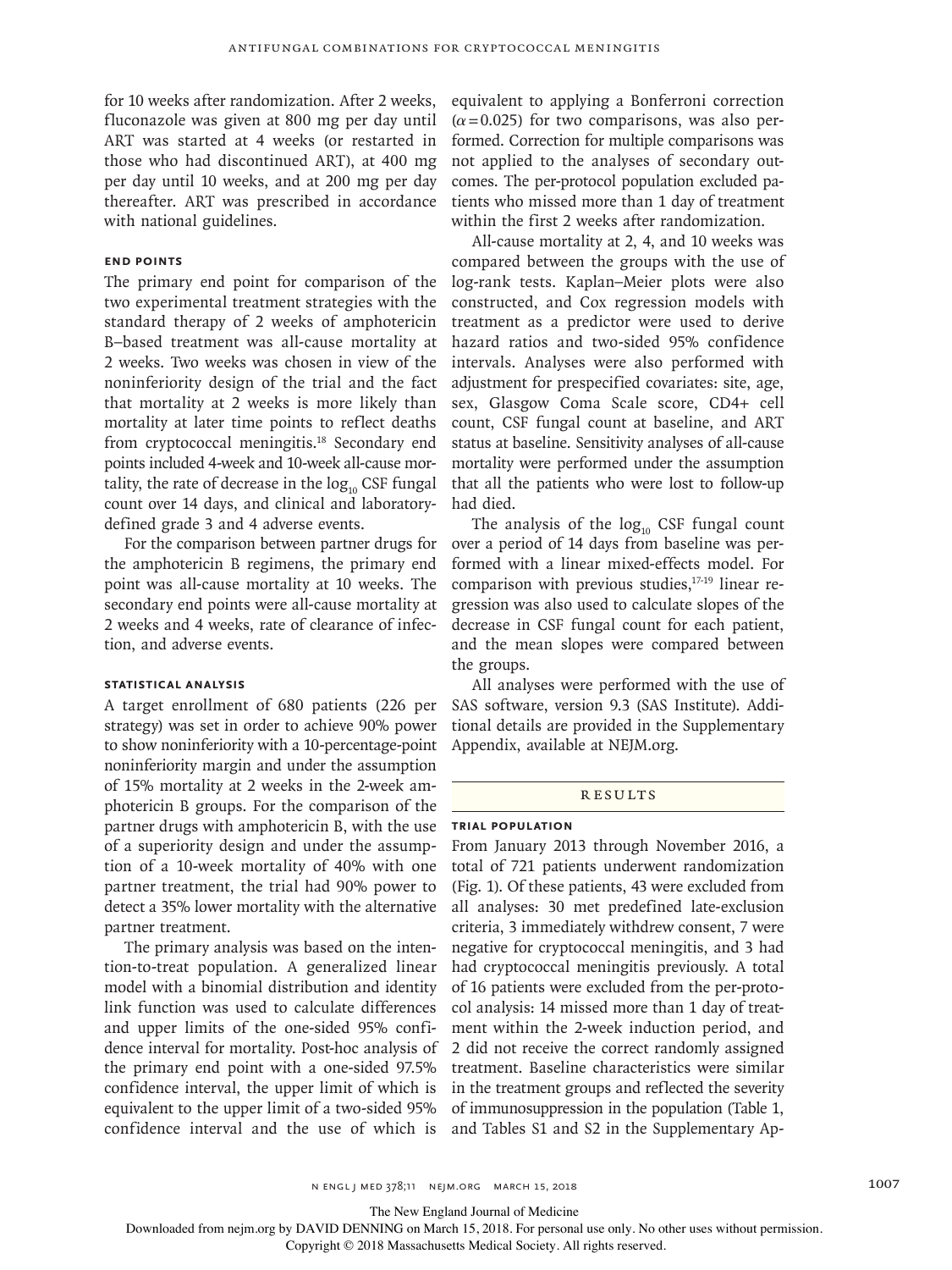

The New England Journal of Medicine

Downloaded from nejm.org by DAVID DENNING on March 15, 2018. For personal use only. No other uses without permission.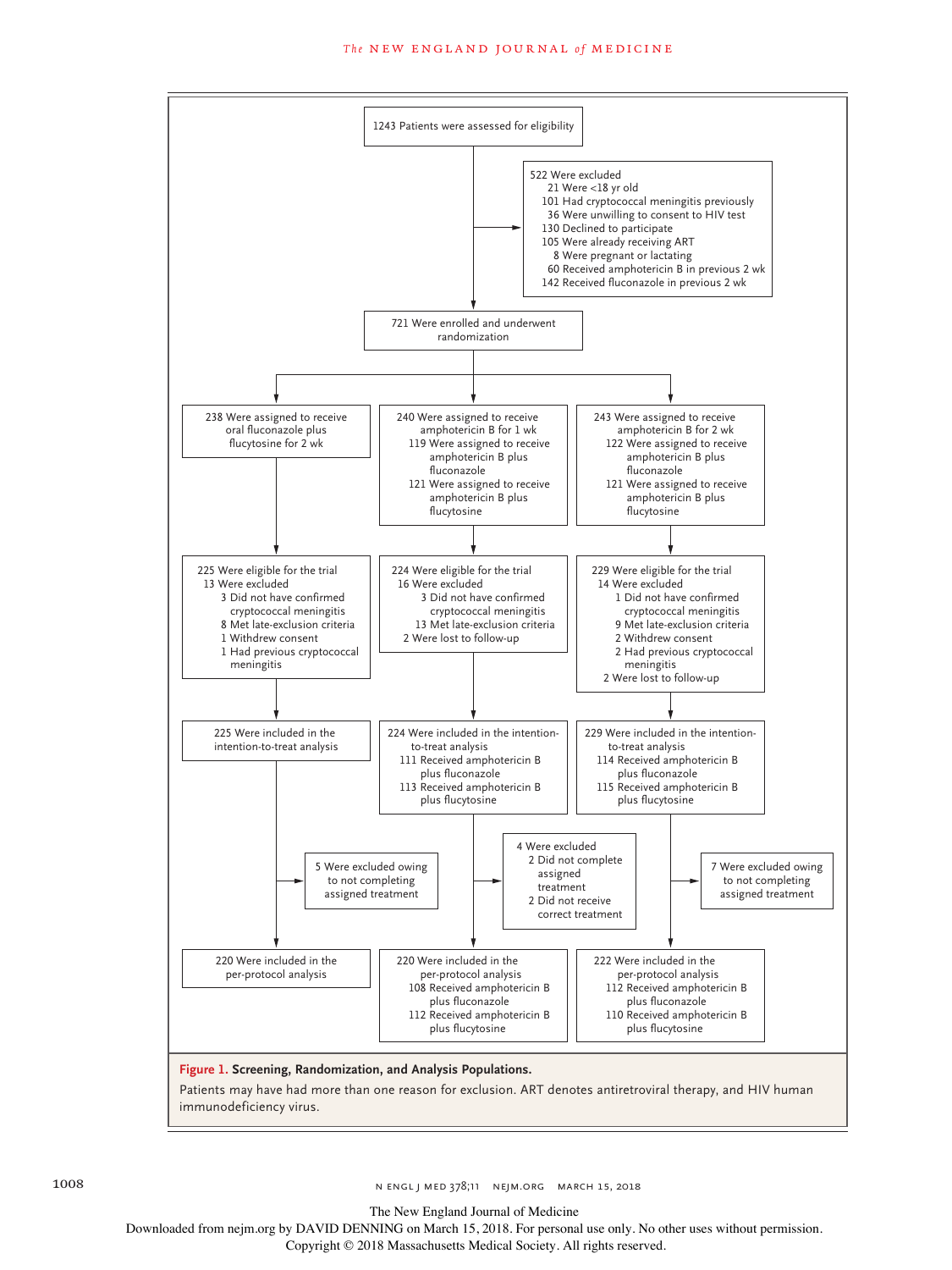| Table 1. Baseline Characteristics of the Patients.*               |                             |                                    |                                    |
|-------------------------------------------------------------------|-----------------------------|------------------------------------|------------------------------------|
| Characteristic                                                    | Oral Regimen<br>$(N = 225)$ | 1-Wk Amphotericin B<br>$(N = 224)$ | 2-Wk Amphotericin B<br>$(N = 229)$ |
| Male sex - no. $(%)$                                              | 119 (52.9)                  | 137(61.2)                          | 134(58.5)                          |
| Median age $(IQR)$ - yr                                           | 36.0 (32.0-43.0)            | 38.5 (32.0-44.0)                   | 37.0 (32.0-43.0)                   |
| Reported ART exposure - no. (%) <sup>+</sup>                      | 128 (56.9)                  | 119(53.1)                          | 134(58.5)                          |
| Median weight (IQR) - kg;                                         | 50 $(46 - 60)$              | 53 $(47-60)$                       | $51(46-60)$                        |
| Current headache - no. (%)                                        | 221 (98.2)                  | 221 (98.7)                         | 226 (98.7)                         |
| Median duration of headache (IQR) - days                          | $14(7-21)$                  | $14(7-21)$                         | $14(7-28)$                         |
| Seizures within 72 hr before enrollment - no. (%)                 | 40 (17.8)                   | 43 (19.2)                          | 36(15.7)                           |
| Current fever - no. (%)                                           | 119 (52.9)                  | 103 (46.0)                         | 115 (50.2)                         |
| Current vision loss - no. (%)                                     | 17(7.6)                     | 17(7.6)                            | 22(9.6)                            |
| Any cranial-nerve palsy - no. (%)                                 | 17(7.6)                     | 13(5.8)                            | 23(10.0)                           |
| History of tuberculosis - no./total no. (%)                       | 63/224(28.0)                | 60/224(26.8)                       | 60/229 (26.2)                      |
| Glasgow Coma Scale score <15 - no. (%)                            | 53 (23.6)                   | 46 (20.5)                          | 64 (27.9)                          |
| Abnormal mental status - no. (%)                                  | 101(44.9)                   | 90(40.2)                           | 107(46.7)                          |
| Median CSF fungal count (IQR) — log <sub>10</sub> CFU/ml**        | $5.0(3.7-5.7)$              | $5.0(3.5-5.9)$                     | $5.0(3.8-5.7)$                     |
| Median CSF opening pressure (IQR) — cm;;                          | $22(13-35)$                 | $24(13-38)$                        | $25(15-38)$                        |
| CSF opening pressure > 30 cm - no./total no. (%) † †              | 69/218 (31.7)               | 78/211 (37.0)                      | 80/215 (37.2)                      |
| Median CSF white-cell count (IQR) — cells/mm <sup>3</sup> ##      | 4.0 $(0.0 - 20.0)$          | 4.0 $(0.0 - 15.0)$                 | $3.0(0.0-15.0)$                    |
| Median CSF glucose level (IQR) - mmol/liter \\                    | $2.0(1.0-2.6)$              | $2.0(1.0-2.6)$                     | $2.0(1.0-2.4)$                     |
| Median CSF protein level (IQR) - mg/dl¶                           | $113(48-190)$               | $102(5 - 163)$                     | $99(55 - 154)$                     |
| Median hemoglobin level (IQR) $-$ g/dl $\ $                       | $10.7(9.2 - 12.1)$          | $11.0(10.0-12.5)$                  | $10.9(9.6-12.4)$                   |
| Median creatinine level (IQR) - mg/dl***                          | $0.7(0.6-0.9)$              | $0.8(0.6-0.9)$                     | $0.7(0.6-0.9)$                     |
| Median baseline CD4+ cell count (IQR) — cells/mm <sup>3</sup> ††† | $25(10-63)$                 | $26.5(12-63)$                      | $26(10-64)$                        |

ART denotes antiretroviral therapy, CFU colony-forming units, CSF cerebrospinal fluid, and IQR interquartile range.

† If only the patients who were enrolled after the ART amendment are considered, the proportions are 60.1% in the oral-regimen group, 55.6% in the 1-week amphotericin B groups, and 60.4% in the 2-week amphotericin B groups.

‡ Data were missing for 5 patients in the oral-regimen group, 6 in the 1-week amphotericin B groups, and 5 in the 2-week amphotericin B groups.

§ Data were missing for 4 patients in the oral-regimen group, 3 in the 1-week amphotericin B groups, and 3 in the 2-week amphotericin B groups.

Scores on the Glasgow Coma Scale range from 3 to 15, with lower scores indicating lower levels of consciousness.

∥ Abnormal mental status was defined as having one or more of the following symptoms in the past 72 hours: drowsiness, behavioral change, or seizures.

\*\* Data were missing for 10 patients in the oral-regimen group, 2 in the 1-week amphotericin B groups, and 8 in the 2-week amphotericin B groups. In total, 35 patients had CSF fungal burden of 0 at baseline: 9, 14, and 12 patients, respectively.

†† Data were missing for 7 patients in the oral-regimen group, 13 in the 1-week amphotericin B groups, and 14 in the 2-week amphotericin B groups.

‡‡ Data were missing for 4 patients in the oral-regimen group, 8 in the 1-week amphotericin B groups, and 10 in the 2-week amphotericin B groups.

§§ Data were missing for 27 patients in the oral-regimen group, 24 in the 1-week amphotericin B groups, and 26 in the 2-week amphotericin B groups.

¶¶ Data were missing for 24 patients in the oral-regimen group, 23 in the 1-week amphotericin B groups, and 32 in the 2-week amphotericin B groups.

∥∥ Data were missing for 1 patient in the oral-regimen group and 1 in the 2-week amphotericin B groups.

\*\*\* Data were missing for 4 patients in the oral-regimen group, 1 in the 1-week amphotericin B groups, and 1 in the 2-week amphotericin B groups. To convert values for creatinine to micromoles per liter, multiply by 88.4.

††† Data were missing for 16 patients in the oral-regimen group, 12 in the 1-week amphotericin B groups, and 18 in the 2-week amphotericin B groups.

The New England Journal of Medicine

Downloaded from nejm.org by DAVID DENNING on March 15, 2018. For personal use only. No other uses without permission.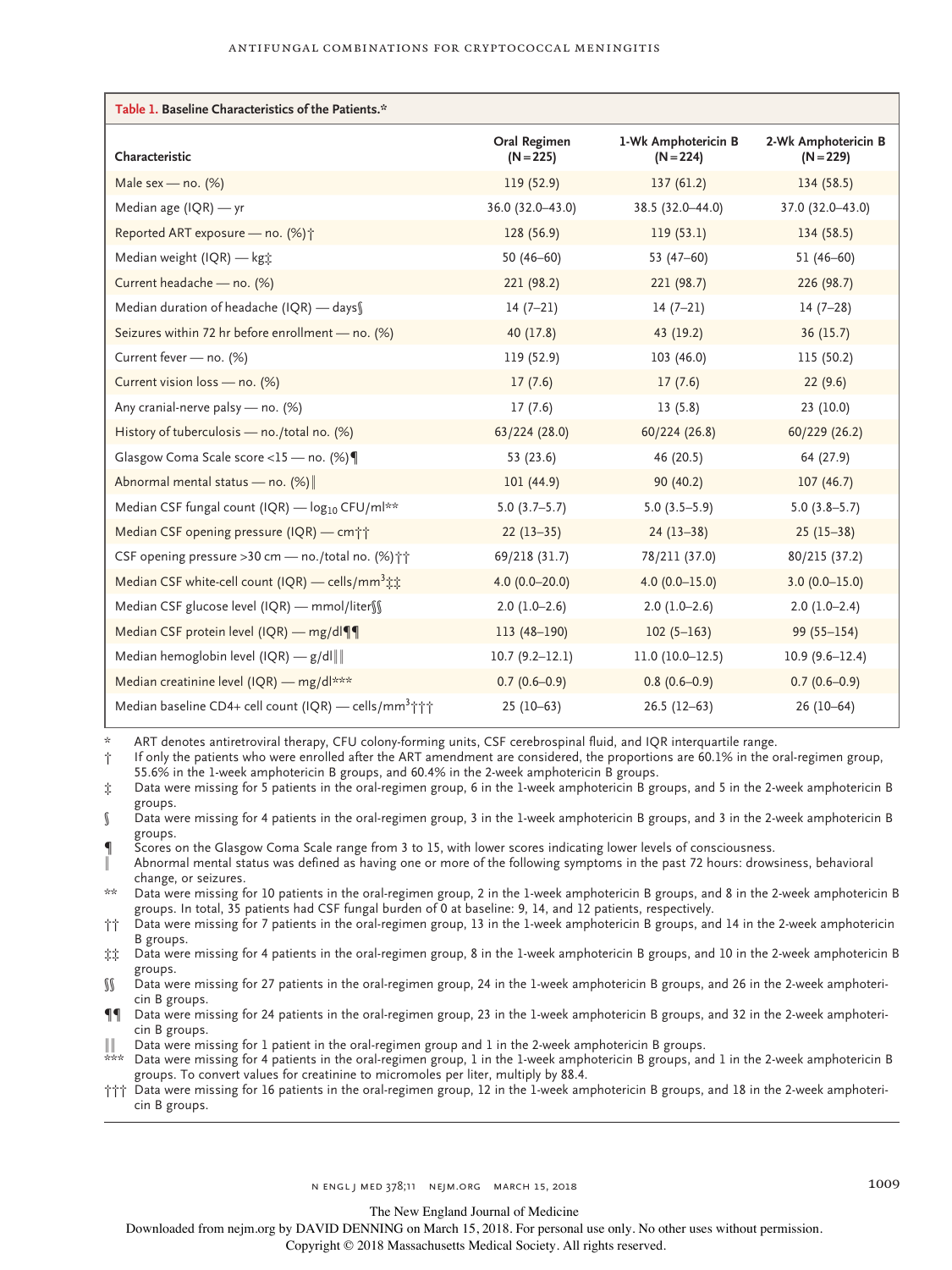Table 2. Unadjusted Analysis of Mortality and Rate of Fungal Clearance in CSF According to Treatment Strategy in the Intention-to-Treat **Population.\***

| Outcome                                   | Oral<br>Regimen<br>$(N = 225)$ | 1-Wk<br>Amphotericin B<br>$(N = 224)$ | 2-Wk<br>Amphotericin B<br>$(N = 229)$                       |                                                                                     | Difference (95% CI) †                          |
|-------------------------------------------|--------------------------------|---------------------------------------|-------------------------------------------------------------|-------------------------------------------------------------------------------------|------------------------------------------------|
|                                           |                                |                                       |                                                             | Oral Regimen vs.<br>2-Wk Amphotericin B                                             | 1-Wk Amphotericin B<br>vs. 2-Wk Amphotericin B |
| Mortality at 2 wk                         |                                |                                       |                                                             |                                                                                     |                                                |
| No. of deaths                             | 41                             | 49                                    | 49                                                          |                                                                                     |                                                |
| % (95% CI)                                |                                |                                       | 18.2 (13.2 to 23.3) 21.9 (16.5 to 27.4) 21.4 (16.1 to 26.7) | $-3.18$ ( $-10.50$ to 4.15)                                                         | $0.48$ ( $-7.11$ to 8.06)                      |
| Mortality at 4 wk                         |                                |                                       |                                                             |                                                                                     |                                                |
| No. of deaths                             | 56                             | 66                                    | 77                                                          |                                                                                     |                                                |
| % (95% CI)                                |                                |                                       |                                                             | 24.9 (19.2 to 30.5) 29.5 (23.6 to 35.5) 33.6 (27.5 to 39.7) -8.74 (-17.06 to -0.41) | $-4.16$ ( $-12.71$ to 4.39)                    |
| Mortality at 10 wk                        |                                |                                       |                                                             |                                                                                     |                                                |
| No. of deaths                             | 79                             | 81                                    | 91                                                          |                                                                                     |                                                |
| % (95% CI)                                |                                |                                       | 35.1 (28.9 to 41.3) 36.2 (30.0 to 42.7) 39.7 (33.5 to 46.2) | $-4.63$ ( $-13.52$ to 4.27)                                                         | $-3.58$ ( $-12.51$ to 5.35)                    |
| Fungal clearance;                         |                                |                                       |                                                             |                                                                                     |                                                |
| No. of patients                           | 182                            | 179                                   | 182                                                         |                                                                                     |                                                |
| Clearance rate<br>$-\log_{10}$ CFU/ml/day | $-0.26 \pm 0.18$               | $-0.40+0.24$                          | $-0.42+0.25$                                                | $0.10$ (0.07 to 0.13)                                                               | 0.01 (-0.01 to 0.04)                           |

\* Plus–minus values are means ±SD. Patients who were lost to follow-up were included as alive in the analysis.

† Differences between mortality rates are given in percentage points. The upper limit of the two-sided 95% confidence interval is equivalent to that of the one-sided 97.5% confidence interval.

‡ Data are from a mixed-effects model with treatment, day, and interaction between treatment and day as fixed effects, the log baseline measurement of fungal count as a covariate, and patient as a random effect.

P<0.001 for the between-group difference.

 $\P P = 0.32$  for the between-group difference.

pendix). In total, 59% of patients were taking or had previously taken ART. Patients who had never taken ART started the therapy at a median of 28 days (interquartile range, 27 to 34) after randomization.

# **Mortality**

A total of 678 patients were eligible for inclusion in the intention-to-treat analyses. Of these patients, 1 was lost to follow-up within 2 weeks and 3 were lost to follow-up between 2 weeks and 10 weeks. Mortality was similar in the oral-regimen, 1-week amphotericin B, and 2-week amphotericin B groups: 18.2%, 21.9%, and 21.4%, respectively, at 2 weeks and 35.1%, 36.2%, and 39.7%, respectively, at 10 weeks (Table 2 and Fig. 2A). The upper limit of the one-sided 95% confidence interval for the difference in mortality at 2 weeks (primary end point) was 3.0 percentage points for the comparison of the oral-regimen group with the 2-week amphotericin B groups (P<0.001)

and 6.8 percentage points for the comparison of the 1-week amphotericin B groups with the 2-week amphotericin B groups (P=0.007) (Fig. 2D). The upper limits of the one-sided 97.5% confidence intervals (the use of which is equivalent to applying a Bonferroni correction for the comparisons) both remained below the noninferiority margin (Table 2). The hazard ratios for death at 2 weeks, as compared with the 2-week amphotericin B groups, were 0.82 (95% confidence interval [CI], 0.54 to 1.25) in the oral-regimen group and 1.01 (95% CI, 0.68 to 1.51) in the 1-week amphotericin B groups; the corresponding hazard ratios for death at 10 weeks were 0.83 (95% CI, 0.61 to 1.13) and 0.89 (95% CI, 0.66 to 1.21) (Table S3 in the Supplementary Appendix). The results were similar in the per-protocol analysis, adjusted analysis, and sensitivity analyses (Fig. 2D, and Tables S4, S5, and S6 in the Supplementary Appendix).

As partner treatment with amphotericin B,

The New England Journal of Medicine

Downloaded from nejm.org by DAVID DENNING on March 15, 2018. For personal use only. No other uses without permission.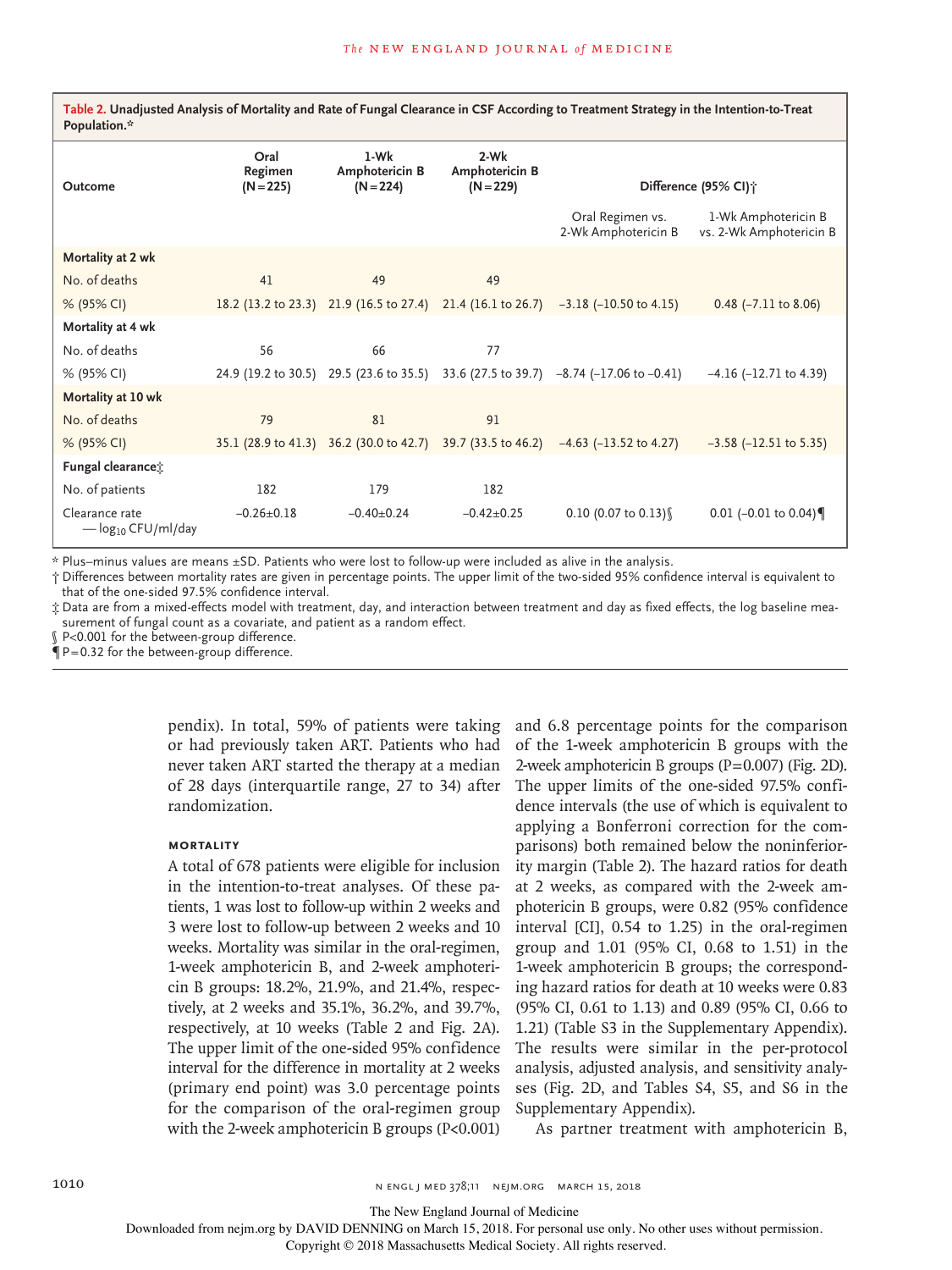

# **Figure 2. All-Cause Mortality.**

Panels A through C show the cumulative all-cause mortality by week 10 according to the treatment strategy (Panel A), amphotericin B partner treatment (Panel B), and both strategy and partner treatment (Panel C). Panel D shows a noninferiority graph for differences in all-cause mortality at 2 weeks. The differences in the risk of death and the two-sided 90% con-

n engl j med

 $\mathbb Z$ ENGL)

MED 378;11

nejm.org

NEJM.ORG

MARCH 15, 2018

**MARCH** 15,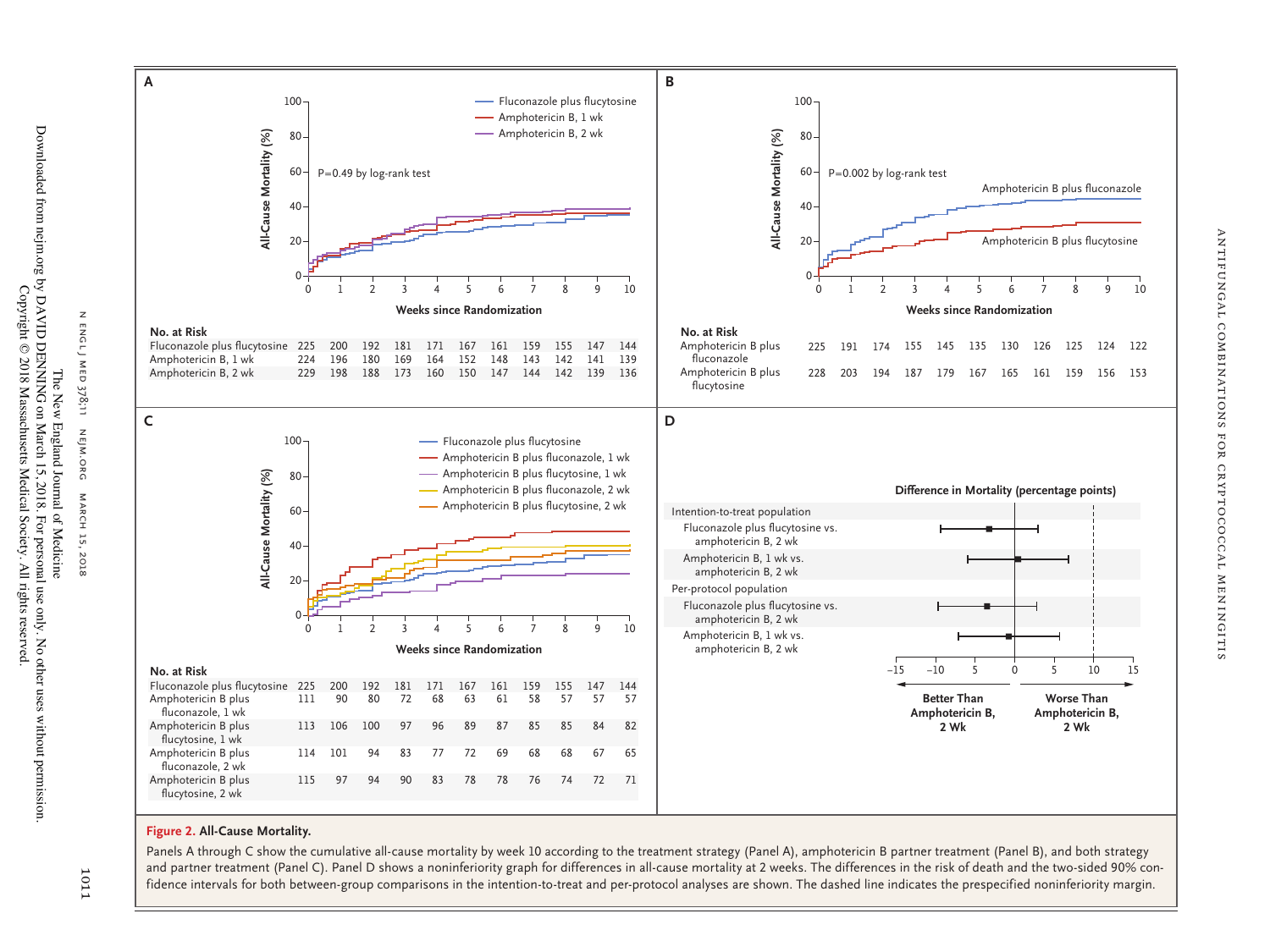Table 3. Unadjusted Time-to-Event Analysis of Mortality and Rate of Fungal Clearance in CSF According to Partner **Treatment with Amphotericin B in the Intention-to-Treat Population.\***

| Outcome                                       | Amphotericin B<br>+ Fluconazole<br>$(N = 225)$ | Amphotericin B<br>+ Flucytosine<br>$(N = 228)$ | Hazard Ratio (95% CI)                         | P<br>Valuet |
|-----------------------------------------------|------------------------------------------------|------------------------------------------------|-----------------------------------------------|-------------|
| Mortality at 10 wk                            |                                                |                                                |                                               |             |
| No. of deaths                                 | 101                                            | 71                                             |                                               |             |
| % (95% CI)                                    | 45.0 (38.5 to 51.5)                            | 31.1 (25.3 to 37.3)                            | $0.62$ (0.45 to 0.84)                         | 0.002       |
| Mortality at 2 wk                             |                                                |                                                |                                               |             |
| No. of deaths                                 | 61                                             | 37                                             |                                               |             |
| % (95% CI)                                    | 27.1 (21.3 to 32.9)                            | 16.3 (11.5 to 21.1)                            | 0.56 (0.37 to 0.85)                           | 0.006       |
| Mortality at 4 wk                             |                                                |                                                |                                               |             |
| No. of deaths                                 | 86                                             | 57                                             |                                               |             |
| % (95% CI)                                    | 38.2 (31.9 to 44.6)                            | 25.1 (19.4 to 30.7)                            | $0.59$ (0.42 to 0.83)                         | 0.002       |
|                                               |                                                |                                                | Difference in Mean<br>Clearance Rate (95% CI) |             |
| Fungal clearance <sup>+</sup>                 |                                                |                                                |                                               |             |
| No. of patients                               | 175                                            | 186                                            |                                               |             |
| Clearance rate - log <sub>10</sub> CFU/ml/day | $-0.36 \pm 0.23$                               | $-0.46 \pm 0.25$                               | $-0.06$ ( $-0.03$ to $-0.08$ )                | < 0.001     |

\* Plus–minus values are means ±SD. Missing values were not imputed.

† P values for the between-group differences in all-cause mortality were calculated with the use of a log-rank test.

‡ Data are from a mixed-effects model with treatment, day, and interaction between treatment and day as fixed effects,

the log baseline measurement of fungal count as a covariate, and patient as a random effect.

flucytosine was superior to fluconazole (hazard ratio for death at 10 weeks with flucytosine vs. fluconazole, 0.62; 95% CI, 0.45 to 0.84;  $P = 0.002$ ) (Table 3 and Fig. 2B). This difference was driven by a difference in mortality between the 1-week amphotericin B–flucytosine group and the 1-week amphotericin B–fluconazole group. The results of separate analyses of the five groups are shown in Table 4 and Figure 2C, with the 2-week amphotericin B–flucytosine group as the comparator. The 1-week amphotericin B–flucytosine group had the lowest 10-week mortality (24.2%; 95% CI, 16.2 to 32.1), significantly lower than any other amphotericin B group (unadjusted hazard ratio, 0.56 [95% CI, 0.35 to 0.91], and adjusted hazard ratio, 0.59 [95% CI, 0.36 to 0.96], as compared with the 2-week amphotericin B–flucytosine group). The hazard ratio for death by 10 weeks, with the 1-week amphotericin B–flucytosine group used as the comparator, was 1.56 (95% CI, 1.01 to 2.42) in the oral-regimen group, 2.54 (95% CI, 1.60 to 4.05) in the 1-week amphotericin B–fluconazole group, and 1.97 (95% CI, 1.22 to 3.17) in the 2-week amphotericin B–fluconazole group (Table S7 in the Supplementary Appendix).

There was no significant difference in mortality between patients who had never taken ART and those who had previously been exposed to ART (Fig. S1 in the Supplementary Appendix).

#### **Rate of Clearance of Infection**

The rate of clearance of infection (measured as the decrease in  $log_{10}$  colony-forming units per milliliter of CSF per day) was similar in the 1-week and 2-week amphotericin B groups and more rapid in the amphotericin B groups than in the oral-regimen group (Table 2). Flucytosine as the partner drug given with amphotericin B was associated with more rapid clearance than fluconazole (Table 3). Results were similar when linear regression was used, as in previous studies (Table S8 in the Supplementary Appendix).

## **Safety**

Laboratory-defined side effects were less frequent in the oral-regimen group than in the 1-week or 2-week amphotericin B groups (Table 5, and Table S9 in the Supplementary Appendix). Grade 4 anemia developed in 0.9% of patients in the oral-regimen group, 4.9% of patients in the

The New England Journal of Medicine

Downloaded from nejm.org by DAVID DENNING on March 15, 2018. For personal use only. No other uses without permission.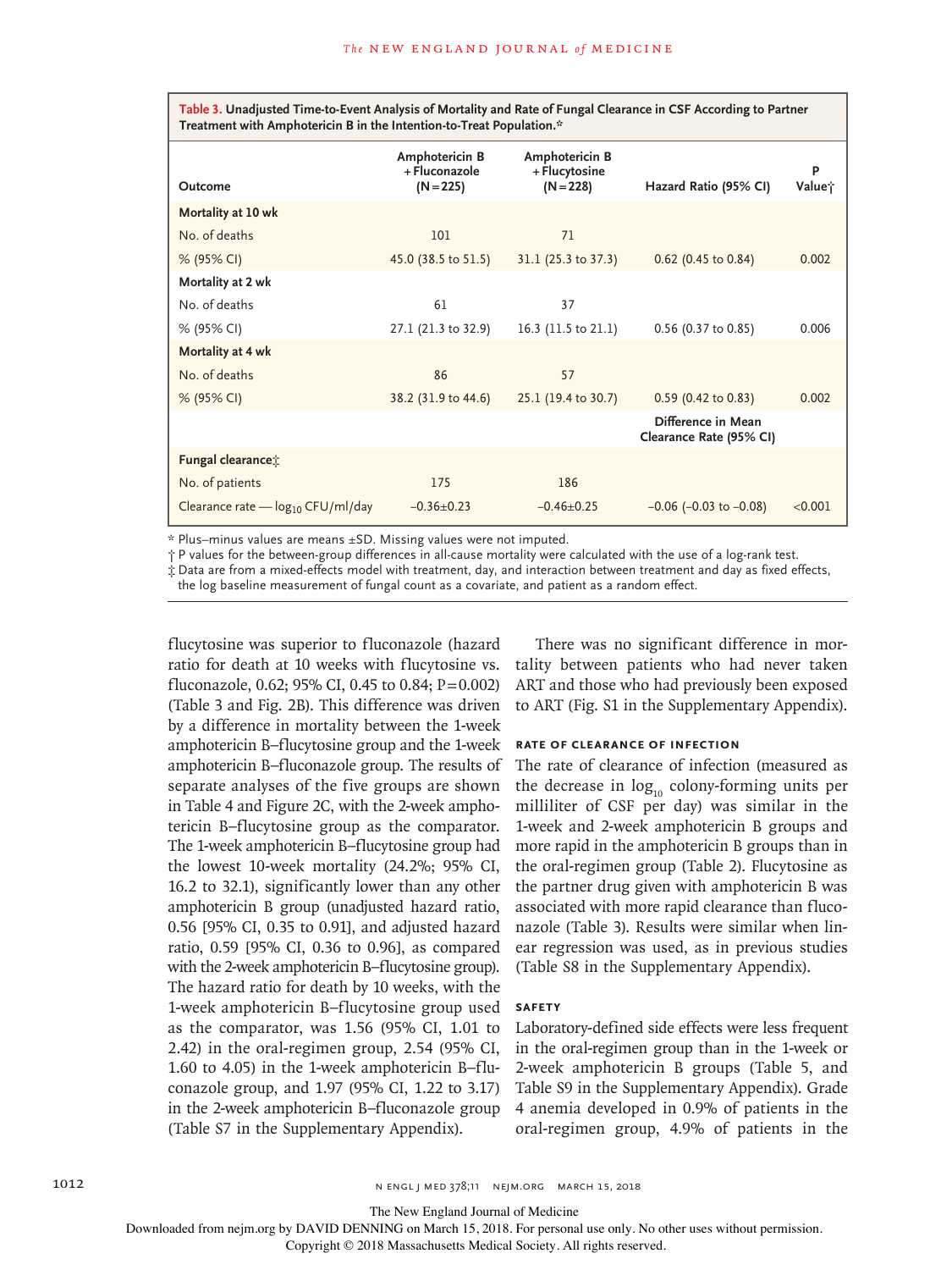| Table 4. Unadjusted Time-to-Event Analysis of Mortality and Rate of Fungal Clearance in CSF According to Treatment Strategy and Partner Treatment with Amphotericin B in the Intention-to<br>Treat Population.*                                                                                                                                                                                                                         |                                       |                                                             |                                                         |                                                         |                                                         |                                   |                                         |                                                                                    |                                         |             |
|-----------------------------------------------------------------------------------------------------------------------------------------------------------------------------------------------------------------------------------------------------------------------------------------------------------------------------------------------------------------------------------------------------------------------------------------|---------------------------------------|-------------------------------------------------------------|---------------------------------------------------------|---------------------------------------------------------|---------------------------------------------------------|-----------------------------------|-----------------------------------------|------------------------------------------------------------------------------------|-----------------------------------------|-------------|
| Outcome                                                                                                                                                                                                                                                                                                                                                                                                                                 | Regimen<br>$(N = 225)$<br><b>Oral</b> | Amphotericin B<br>+Fluconazole<br>$(N = 111)$<br>$1-Mk$     | Amphotericin B<br>+Flucytosine<br>$(N = 113)$<br>$1-Mk$ | Amphotericin B<br>+Fluconazole<br>$(N = 114)$<br>$2-Wk$ | Amphotericin B<br>+Flucytosine<br>$(N = 115)$<br>$2-Wk$ |                                   |                                         | Hazard Ratio vs. 2-Wk Amphotericin B+Flucytosine (95% Cl)                          |                                         | Valuej<br>Δ |
|                                                                                                                                                                                                                                                                                                                                                                                                                                         |                                       |                                                             |                                                         |                                                         |                                                         | Regimen<br>Oral                   | B+Fluconazole<br>Amphotericin<br>$1-Wk$ | B+Flucytosine<br>Amphotericin<br>$1-Mk$                                            | B+Fluconazole<br>Amphotericin<br>$2-Wk$ |             |
| Mortality at 10 wk                                                                                                                                                                                                                                                                                                                                                                                                                      |                                       |                                                             |                                                         |                                                         |                                                         |                                   |                                         |                                                                                    |                                         |             |
| No. of deaths                                                                                                                                                                                                                                                                                                                                                                                                                           | 79                                    | 54                                                          | 27                                                      | 47                                                      | 44                                                      |                                   |                                         |                                                                                    |                                         |             |
| Mortality (95% CI)<br>$- \frac{9}{6}$                                                                                                                                                                                                                                                                                                                                                                                                   |                                       | $(28.9 \text{ to } 41.3)$ $(39.4 \text{ to } 57.9)$<br>48.6 | (16.2 to 32.1)<br>24.2                                  | $(32.3$ to $50.4)$<br>41.3                              | (29.4 to 47.2)<br>38.3                                  | (0.60 to 1.27)<br>0.87            | $(0.95$ to $2.12)$                      | (0.35 to 0.91)<br>0.56                                                             | (0.73 to 1.67)<br>1.10                  | 0.001       |
| Mortality at 2 wk                                                                                                                                                                                                                                                                                                                                                                                                                       |                                       |                                                             |                                                         |                                                         |                                                         |                                   |                                         |                                                                                    |                                         |             |
| No. of deaths                                                                                                                                                                                                                                                                                                                                                                                                                           | $\overline{4}$                        | 36                                                          | 13                                                      | 25                                                      | 24                                                      |                                   |                                         |                                                                                    |                                         |             |
| Mortality (95% CI) $-$ %                                                                                                                                                                                                                                                                                                                                                                                                                |                                       | 18.2<br>$(13.2 \text{ to } 23.3)$ $(23.7 \text{ to } 41.1)$ | (5.7 to 17.5)<br>11.6                                   | $(14.3$ to $29.5)$<br>21.9                              | $(13.4 \text{ to } 28.3)$<br>20.9                       | $(0.50 \text{ to } 1.39)$<br>0.84 | (0.97 to 2.78)<br>1.64                  | $(0.26 \text{ to } 1.00)$<br>0.51                                                  | $(0.59 \text{ to } 1.82)$<br>1.03       | 0.002       |
| Mortality at 4 wk                                                                                                                                                                                                                                                                                                                                                                                                                       |                                       |                                                             |                                                         |                                                         |                                                         |                                   |                                         |                                                                                    |                                         |             |
| No. of deaths                                                                                                                                                                                                                                                                                                                                                                                                                           | 56                                    | 46                                                          | 20                                                      | $\overline{40}$                                         | 37                                                      |                                   |                                         |                                                                                    |                                         |             |
| Mortality (95% CI)<br>$-$ %                                                                                                                                                                                                                                                                                                                                                                                                             | (19.2 to 30.5)<br>24.9                | (32.3 to 50.6)<br>41.4                                      | (10.7 to 24.9)<br>17.8                                  | (26.3 to 43.8)<br>35.1                                  | $(23.6 \text{ to } 40.7)$<br>32.2                       | $(0.49 \text{ to } 1.12)$<br>0.74 | (0.91 to 2.18)<br>1.41                  | (0.29 to 0.86)<br>0.50                                                             | (0.70 to 1.72)<br>1.10                  | $-0.001$    |
|                                                                                                                                                                                                                                                                                                                                                                                                                                         |                                       |                                                             |                                                         |                                                         |                                                         |                                   |                                         | Difference from 2 Wk Amphotericin B+Flucytosine<br>in Mean Clearance Rate (95% Cl) |                                         |             |
| Fungal clearance;                                                                                                                                                                                                                                                                                                                                                                                                                       |                                       |                                                             |                                                         |                                                         |                                                         |                                   |                                         |                                                                                    |                                         |             |
| No. of patients                                                                                                                                                                                                                                                                                                                                                                                                                         | 182                                   | 81                                                          | 98                                                      | 94                                                      | 88                                                      |                                   |                                         |                                                                                    |                                         |             |
| log <sub>10</sub> CFU/ml/day<br>Clearance rate                                                                                                                                                                                                                                                                                                                                                                                          | $-0.26 \pm 0.18$                      | 23<br>$-0.36 + 0.$                                          | $-0.44 + 0.25$                                          | $-0.37 + 0.24$                                          | $-0.49 + 0.26$                                          | (0.11 to 0.17)<br>0.14            | $(0.04 \text{ to } 0.12)$<br>0.08       | $(-0.01 to 0.06)$<br>0.03                                                          | (0.03 to 0.10)<br>0.06                  |             |
| : Data are from a mixed-effects model with treatment, day, and interaction between treatment and day as fixed effects, the log baseline measurement of fungal count as a covariate, and<br>t P values in this column pertain to the comparison of all five survival curves and were calculated with the use of the log-rank test.<br>* Plus-minus values are means ±SD. Missing values were not imputed.<br>patient as a random effect. |                                       |                                                             |                                                         |                                                         |                                                         |                                   |                                         |                                                                                    |                                         |             |
| $\frac{6}{9}$ P<0.001 for the difference from the 2-week amphotericin B–flucytosine group.<br>$\P$ P=0.16 for the difference from the 2-week amphotericin B–flucytosine group.<br>P=0.16 for the difference from the 2-week amphotericin B-flucytosine group.                                                                                                                                                                           |                                       |                                                             |                                                         |                                                         |                                                         |                                   |                                         |                                                                                    |                                         |             |

The New England Journal of Medicine

Downloaded from nejm.org by DAVID DENNING on March 15, 2018. For personal use only. No other uses without permission.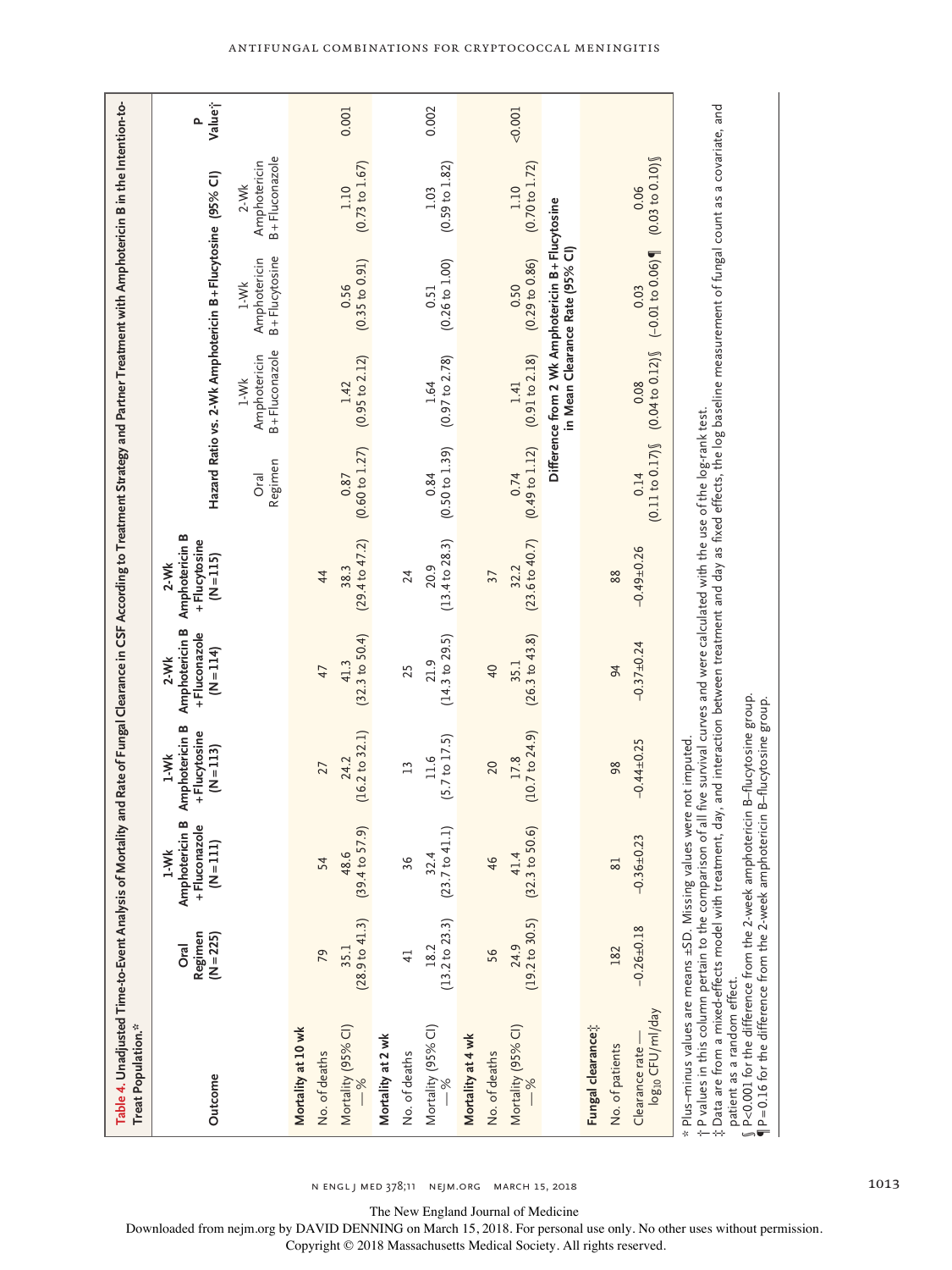1-week amphotericin B groups, and 8.8% of patients in the 2-week amphotericin B groups; the median decrease from baseline in hemoglobin level over the first 2 weeks was 0.4, 1.8, and 2.7 g per deciliter, respectively, and 5.5%, 10.3%, and 20.2%, respectively, of patients in each group received a transfusion. A grade 3 or 4 increase in the serum creatinine level developed in 4.9% of patients in the oral-regimen group, 6.2% of patients in the 1-week amphotericin B groups, and 8.8% of patients in the 2-week amphotericin B groups. Grade 4 hypokalemia developed in only one patient, most likely because preemptive electrolyte replacement was provided for patients receiving amphotericin B. Grade 4 neutropenia was recorded in 3.2% of the patients who were taking a regimen that included 2 weeks of flucytosine, in 0.9% of those taking 1 week of flucytosine, and in 1.3% of those taking a flucytosinefree regimen. A grade 4 increase in the alanine aminotransferase level developed in only two patients, one of whom was taking fluconazole. Clinical adverse events were frequent with all regimens, which was reflective of the severe immunosuppression in this patient population.

#### Discussion

In this trial, we recruited patients from centers in southern, eastern, and central Africa, where the burden of cryptococcal meningitis is highest. We found that combination oral therapy with higher-dose fluconazole plus flucytosine and shorter-course 1-week amphotericin B–based treatment were noninferior to 2 weeks of amphotericin B–based therapy and that, as the partner drug with amphotericin B, flucytosine was associated with lower mortality than fluconazole. This latter difference was driven by the superiority of flucytosine to fluconazole in the 1-week amphotericin B groups. Indeed, although caution is appropriate in interpreting these results, given the secondary nature of the comparisons involved, 1 week of amphotericin B plus flucytosine was associated with higher survival rates than the other regimens, although the difference only just met the criteria for significance in the comparison with the oral combination and, in an adjusted analysis, in the comparison with the 2-week amphotericin B–flucytosine regimen.

The results were consistent in the per-protocol and intention-to-treat analyses, as well as in ad-

justed and sensitivity analyses. Few patients (0.6%) were lost to follow-up. Patients with severe disease were not excluded, so that the study population reflected patients presenting at centers across Africa. Also supportive of the generalizability of the results was the finding that mortality in the 2-week amphotericin B–fluconazole group (41.3% at 10 weeks) was the same as that seen in the placebo group of the recent multicenter trial of adjunctive glucocorticoids in which the same antifungal regimen was used.<sup>20</sup>

The results were consistent with those in animal models and in our phase  $2$  studies<sup>10-13</sup> and may reflect, at least in part, a balance between the rate of clearance of infection and the drug-related side effects. Flucytosine as the partner drug with amphotericin B was associated with more rapid clearance of infection than fluconazole and had a similar side-effect profile, as was previously shown in a study in Vietnam.14 Clearance of infection was as rapid in the 1-week amphotericin B groups as it was in the 2-week amphotericin B groups, and, as expected, the shorter regimens had fewer side effects, with, in particular, less anemia. Our results with 1 week of amphotericin B–flucytosine lend further support to the concept of prolonged efficacy after an initial loading of brain compartments with amphotericin  $B$ <sup>13,21</sup> as was also recently shown with the use of a single high dose of liposomal amphotericin B.<sup>22</sup> Of note, we implemented full preemptive management and monitoring of amphotericin B toxic effects.16 It is likely that in resource-limited settings, the challenges of transfusion and monitoring would further disadvantage the 2-week amphotericin B regimens, as evidenced by the continued very high mortality rates reported from African centers where 2 weeks of amphotericin B has been used. $23,24$  The amphotericin B–free oral combination regimen had few laboratory-defined side effects and also had efficacy, despite slower clearance of infection.

All the best-performing regimens in our trial contained flucytosine. In particular, mortality in the 1-week amphotericin B–flucytosine group was significantly lower than that in the other amphotericin B groups, whereas mortality in the 1-week amphotericin B–fluconazole group was the highest. It may be that the more effective partner drug is particularly important in the context of shorter courses of amphotericin B. In addition to rapid fungicidal activity, flucytosine may

The New England Journal of Medicine

Downloaded from nejm.org by DAVID DENNING on March 15, 2018. For personal use only. No other uses without permission.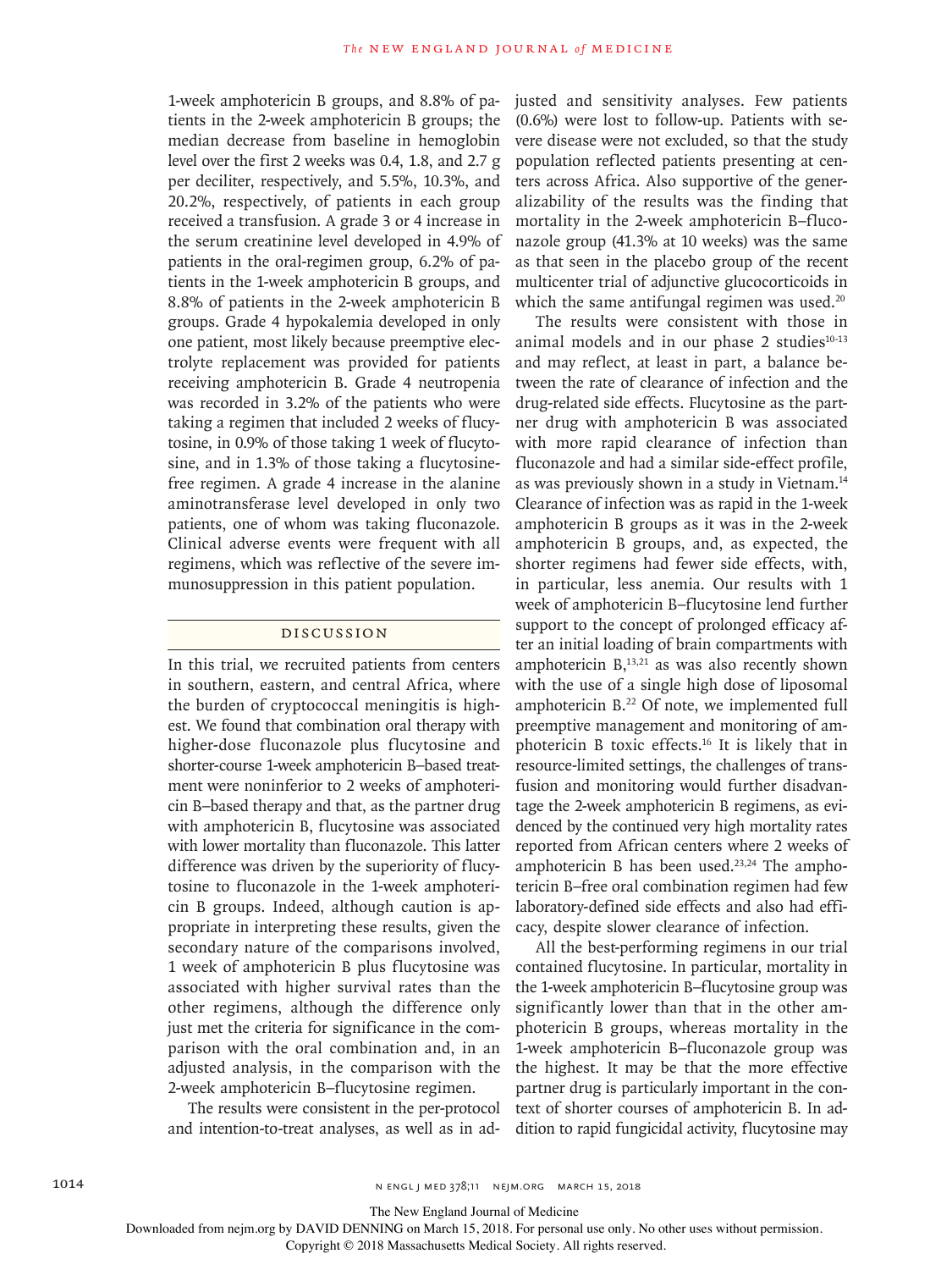| Table 5. Laboratory-Defined and Clinical Adverse Events That Occurred within 21 Days after Randomization, According to Treatment Strategy.* |                             |                                    |                                    |  |  |
|---------------------------------------------------------------------------------------------------------------------------------------------|-----------------------------|------------------------------------|------------------------------------|--|--|
| Event                                                                                                                                       | Oral Regimen<br>$(N = 225)$ | 1-Wk Amphotericin B<br>$(N = 224)$ | 2-Wk Amphotericin B<br>$(N = 228)$ |  |  |
| Any adverse event - no. of patients (%)                                                                                                     |                             |                                    |                                    |  |  |
| Grade 3 or 4 <sup>+</sup>                                                                                                                   | 129(57.3)                   | 128(57.1)                          | 154(67.5)                          |  |  |
| Grade 3                                                                                                                                     | 60 (26.7)                   | 60(26.8)                           | 74 (32.5)                          |  |  |
| Grade 4                                                                                                                                     | 69 (30.7)                   | 68 (30.4)                          | 80(35.1)                           |  |  |
| Anemia - no. of patients (%)                                                                                                                |                             |                                    |                                    |  |  |
| Grade 3 <sup>+</sup>                                                                                                                        | 9(4.0)                      | 20(8.9)                            | 40 (17.5)                          |  |  |
| Grade 4\                                                                                                                                    | 2(0.9)                      | 11(4.9)                            | 20(8.8)                            |  |  |
| Median change in hemoglobin level to day 14 (IQR)<br>$-g/dl$                                                                                | $-0.4$ ( $-1.0$ to 0.4)     | $-1.8$ (-2.8 to $-0.9$ )           | $-2.7$ ( $-4.0$ to $-1.6$ )        |  |  |
| Neutropenia - no. of patients (%)                                                                                                           |                             |                                    |                                    |  |  |
| Grade 3:                                                                                                                                    | 14(6.2)                     | 14(6.2)                            | 17(7.5)                            |  |  |
| Grade 4\                                                                                                                                    | 8(3.6)                      | 3(1.3)                             | 4(1.8)                             |  |  |
| Hypokalemia - no. of patients (%)                                                                                                           |                             |                                    |                                    |  |  |
| Grade 3 <sup>+</sup>                                                                                                                        | 3(1.3)                      | 14(6.2)                            | 15(6.6)                            |  |  |
| Grade 4\                                                                                                                                    | $\mathbf 0$                 | $\mathbf 0$                        | 1(0.4)                             |  |  |
| Thrombocytopenia - no. of patients (%)                                                                                                      |                             |                                    |                                    |  |  |
| Grade 3:                                                                                                                                    | 1(0.4)                      | 5(2.2)                             | 3(1.3)                             |  |  |
| Grade 4\                                                                                                                                    | 4(1.8)                      | 2(0.9)                             | 1(0.4)                             |  |  |
| Elevated ALT - no. of patients (%)                                                                                                          |                             |                                    |                                    |  |  |
| Grade 3 <sup>+</sup>                                                                                                                        | 6(2.7)                      | 6(2.7)                             | 7(3.1)                             |  |  |
| Grade 4\                                                                                                                                    | $\mathbf{0}$                | 1(0.4)                             | 1(0.4)                             |  |  |
| Creatinine increase - no. of patients (%)                                                                                                   |                             |                                    |                                    |  |  |
| Grade 3 <sup>+</sup>                                                                                                                        | 6(2.7)                      | 13(5.8)                            | 16(7.0)                            |  |  |
| Grade 4\                                                                                                                                    | 5(2.2)                      | 1(0.4)                             | 4(1.8)                             |  |  |
| Median change in creatinine level to day 14 (IQR)<br>$-\mu$ mol per liter                                                                   | $0$ (-8.8 to 13.0)          | 14.0 (0.0 to 33.0)                 | 35.4 (12.0 to 65.0)                |  |  |
| Grade 3 or 4 pneumonia — no. of patients (%)                                                                                                | 2(0.9)                      | 3(1.3)                             | 6(2.6)                             |  |  |
| Grade 3 or 4 diarrhea or vomiting<br>- no. of patients (%)                                                                                  | 6(2.7)                      | 2(0.9)                             | 3(1.3)                             |  |  |
| Grade 3 or 4 bacteremia or sepsis<br>- no. of patients (%)                                                                                  | 9(4.0)                      | 9(4.0)                             | 14(6.1)                            |  |  |
| Other grade 3 or 4 adverse event<br>$-$ no. of patients $(\%)$                                                                              | 120(53.3)                   | 125(55.8)                          | 148 (64.9)                         |  |  |

\* One patient who died after randomization but before receiving the trial treatment was excluded from the safety analysis.

† The total number of grade 3 or 4 adverse events (at any time after randomization) was 377 in the oral-regimen group, 465 in the 1-week amphotericin B groups, and 658 in the 2-week amphotericin B groups.

‡ The definitions of grade 3 adverse events were as follows: anemia, a hemoglobin level of 6.5 to 7.4 g per deciliter; neutropenia, a neutrophil count of 500 to 749 per cubic millimeter; hypokalemia, a potassium level of 2.0 to 2.4 mmol per liter; thrombocytopenia, a thrombocyte count of 25,000 to 49,999 per cubic millimeter; elevated alanine aminotransferase (ALT), an ALT level of 178 to 350 U per liter; and an increase in creatinine, a creatinine level of 2.47 to 4.42 mg per deciliter (218 to 390  $\mu$ mol per liter).

§ The definitions of grade 4 adverse events were as follows: anemia, a hemoglobin level of less than 6.5 g per deciliter; neutropenia, a neutrophil count of less than 500 per cubic millimeter; hypokalemia, a potassium level of less than 2.0 mmol per liter; thrombocytopenia, a thrombocyte count of less than 25,000 per cubic millimeter; elevated ALT, an ALT level of more than 350 U per liter; and an increase in creatinine, a creatinine level of more than 4.55 mg per deciliter (402  $\mu$ mol per liter).

¶ Data were missing for 35 patients in the oral-regimen group, 49 patients in the 1-week amphotericin B groups, and 46 patients in the 2-week amphotericin B groups.

∥ Data were missing for 34 patients in the oral-regimen group, 46 patients in the 1-week amphotericin B groups, and 39 patients in the 2-week amphotericin B groups.

The New England Journal of Medicine

Downloaded from nejm.org by DAVID DENNING on March 15, 2018. For personal use only. No other uses without permission.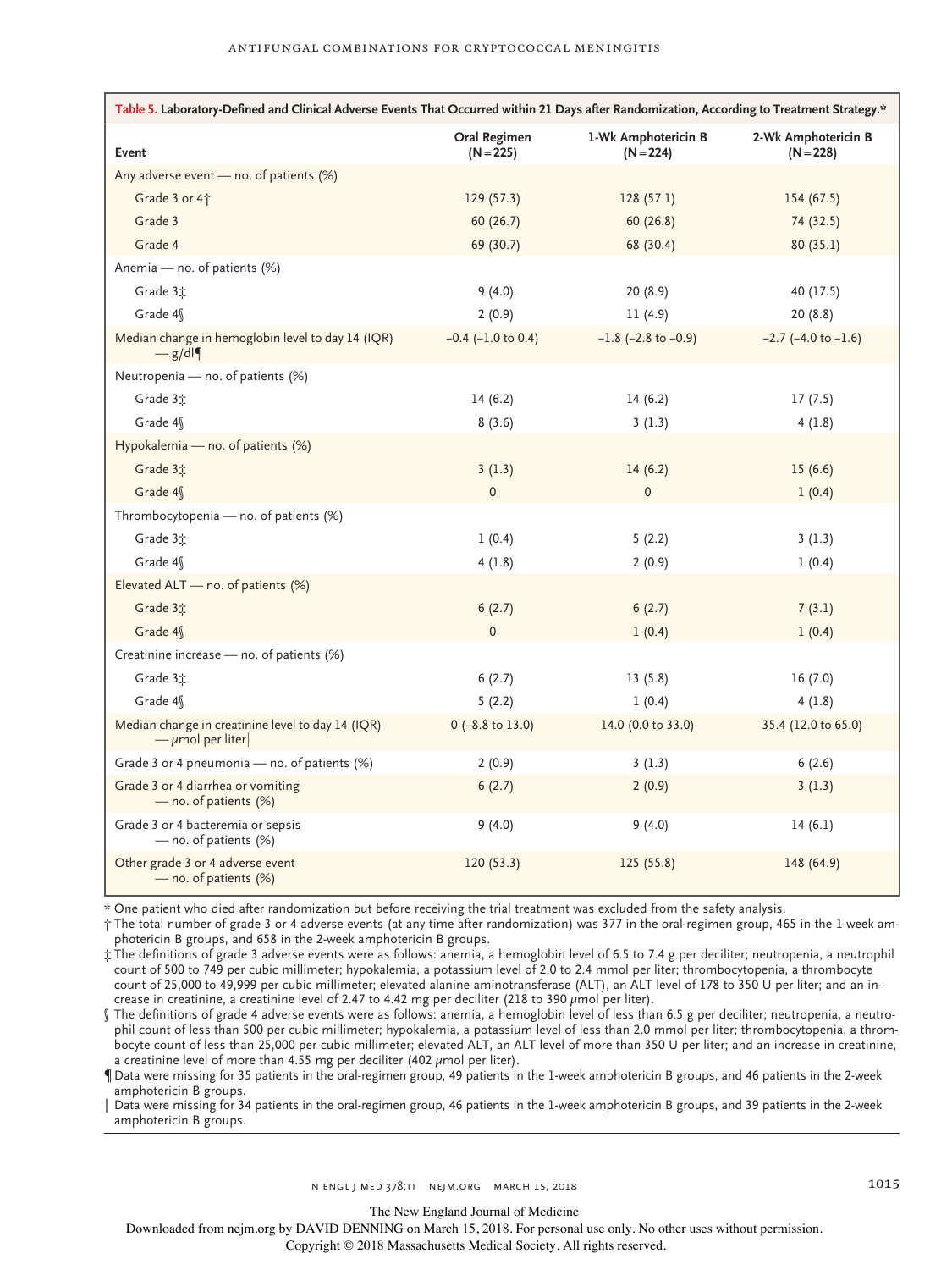also have other properties, such as a more prolonged postantibiotic effect than fluconazole,<sup>25</sup> to help explain this difference.

Despite the fact that patients in resourcelimited settings have access to ART, the incidence of cryptococcal meningitis is not decreasing in many centers.<sup>26,27</sup> Widespread availability of generic flucytosine is urgently needed as an essential part of global programs to reduce HIV-related mortality, as is continued investigation into new drug therapies. Efforts by international agencies to make flucytosine available are gaining momentum.7,15,28,29

In conclusion, in our trial, 1 week of amphotericin B plus flucytosine was the most effective option for induction therapy for patients with HIVassociated cryptococcal meningitis in resourcelimited settings. Our results also suggest that in the absence of availability of amphotericin B or in conditions in which amphotericin B cannot be administered safely, the oral combination of fluconazole plus flucytosine provides an effective and sustainable alternative.

Supported by grants from the Medical Research Council, United Kingdom (100504) and the French Agency for Research on AIDS and Viral Hepatitis (ANRS) (ANRS12275), a strategic award from the Wellcome Trust UK (to the Malawi–Liverpool– Wellcome Clinical Research Programme), and a grant from the National Institute of Allergy and Infectious Diseases, National Institutes of Health (2 P30-AI50410-14 to the University of North Carolina Center for AIDS Research, with support to Dr. van der Horst). Some of the diagnostic lateral-flow cryptococcal antigen tests used in the trial were donated by IMMY.

Disclosure forms provided by the authors are available with the full text of this article at NEJM.org.

We thank all the patients and their families, as well as the staff at all the sites not directly involved in the trial; Andrew Nunn, Halima Dawood, Andrew Kitua, and William Powderly for serving on the data and safety monitoring committee; Graeme Meintjes, Calice Talom, Newton Kumwenda, and Maryline Bonnet for serving on the trial steering committee; and the ANRS Staff in Paris (Brigitte Bazin, Claire Rekacewicz, and Paula Garcia) for constant support.

#### **Appendix**

The authors' full names and academic degrees are as follows: Síle F. Molloy, Ph.D., Cecilia Kanyama, M.D., Robert S. Heyderman, Ph.D., Angela Loyse, M.D.(Res.), Charles Kouanfack, Ph.D., Duncan Chanda, M.B., Ch.B., Sayoki Mfinanga, M.D., Elvis Temfack, M.D., Shabir Lakhi, M.D., Sokoine Lesikari, M.D., Adrienne K. Chan, M.D., Neil Stone, M.B., B.S., Newton Kalata, M.D., Natasha Karunaharan, M.B., B.S., Kate Gaskell, M.B., Ch.B., Mary Peirse, M.B., Ch.B., Jayne Ellis, M.B., B.S., Chimwemwe Chawinga, B.A., Sandrine Lontsi, M.D., Jean-Gilbert Ndong, M.D., Philip Bright, F.R.C.Path., Duncan Lupiya, C.O., Tao Chen, Ph.D., John Bradley, Ph.D., Jack Adams, B.Sc., Charles van der Horst, M.D., Joep J. van Oosterhout, Ph.D., Victor Sini, M.D., Yacouba N. Mapoure, M.D., Peter Mwaba, Ph.D., Tihana Bicanic, M.D.(Res.), David G. Lalloo, M.D., Duolao Wang, Ph.D., Mina C. Hosseinipour, M.D., Olivier Lortholary, M.D., Shabbar Jaffar, Ph.D., and Thomas S. Harrison, M.D.

The authors' affiliations are as follows: the Centre for Global Health, Institute for Infection and Immunity, St. George's University of London (S.F.M., A.L., N.S., N. Karunaharan, J.A., T.B., T.S.H.), University College London (R.S.H.), and the MRC Tropical Epidemiology Group, London School of Hygiene and Tropical Medicine (J.B.), London, and Liverpool School of Tropical Medicine, Liverpool (T.C., D.G.L., D.W., S.J.) — all in the United Kingdom; the University of North Carolina Project–Malawi, Kamuzu Central Hospital, Lilongwe (C. Kanyama, C.C., C.H., M.C.H.), Malawi–Liverpool–Wellcome Trust Clinical Research Programme (R.S.H., N. Kalata, K.G., M.P., J.E.) and the College of Medicine, University of Malawi (R.S.H., N. Kalata, K.G., M.P., J.E., J.J.O.), Blantyre, and Dignitas International, Zomba Central Hospital, Zomba (A.K.C., P.B., D.L., J.J.O.) — all in Malawi; University of Dschang, Dschang (C. Kouanfack), Hôpital Central Yaoundé/Site Agence Nationale de Recherche sur le Sida (ANRS) Cameroun, Yaoundé (C. Kouanfack, S. Lontsi, J.-G.N., V.S.), and Douala General Hospital (E.T., Y.N.M.) and University of Douala (Y.N.M.), Douala — all in Cameroon; the Institute for Medical Research and Training (D.C., N.S., N. Karunaharan, P.B.), University Teaching Hospital (D.C., S. Lakhi, N.S., N. Karunaharan, P.B.), and the Department of Internal Medicine and Directorate of Research and Postgraduate Studies, Lusaka Apex Medical University (P.M.), Lusaka, Zambia; the National Institute for Medical Research, Muhimbili Medical Research Centre, Dar Es Salaam, Tanzania (S.M., S. Lesikari); Institut Pasteur, Molecular Mycology Unit (E.T., O.L.), and Paris Descartes University, Necker Pasteur Center for Infectious Diseases and Tropical Medicine, IHU Imagine, Assistance Publique–Hôpitaux de Paris (O.L.), Paris; the Division of Infectious Diseases, Department of Medicine, Sunnybrook Health Sciences Centre, University of Toronto, Toronto (A.K.C.); and the University of North Carolina, Chapel Hill (C.H., M.C.H.).

#### **References**

**1.** Jarvis JN, Meintjes G, Williams A, Brown Y, Crede T, Harrison TS. Adult meningitis in a setting of high HIV and TB prevalence: findings from 4961 suspected cases. BMC Infect Dis 2010;10:67.

**2.** Durski KN, Kuntz KM, Yasukawa K, Virnig BA, Meya DB, Boulware DR. Costeffective diagnostic checklists for meningitis in resource-limited settings. J Acquir Immune Defic Syndr 2013;63(3): e101-8.

**3.** Rajasingham R, Smith RM, Park BJ, et al. Global burden of disease of HIVassociated cryptococcal meningitis: an updated analysis. Lancet Infect Dis 2017;17: 873-81.

**4.** Park BJ, Wannemuehler KA, Marston BJ, Govender N, Pappas PG, Chiller TM. Estimation of the current global burden of cryptococcal meningitis among persons living with HIV/AIDS. AIDS 2009;23:525-30. **5.** Perfect JR, Dismukes WE, Dromer F, et al. Clinical practice guidelines for the management of cryptococcal disease: 2010 update by the Infectious Diseases Society of America. Clin Infect Dis 2010;50:291-322. **6.** Bicanic T, Bottomley C, Loyse A, et al. Toxicity of amphotericin B deoxycholatebased induction therapy in patients with HIV-associated cryptococcal meningitis. Antimicrob Agents Chemother 2015;59: 7224-31.

**7.** Harsanyi A, Conte A, Pichon L, Rabion A, Grenier S, Sandford G. One-step continuous flow synthesis of antifungal WHO essential medicine flucytosine using fluorine. Org Process Res Dev 2017;21:273-6. **8.** Longley N, Muzoora C, Taseera K, et al. Dose response effect of high-dose fluconazole for HIV-associated cryptococcal meningitis in southwestern Uganda. Clin Infect Dis 2008;47:1556-61.

1016 **n ENGL | MED 378;11 NEM.ORG MARCH 15, 2018** 

The New England Journal of Medicine

Downloaded from nejm.org by DAVID DENNING on March 15, 2018. For personal use only. No other uses without permission.